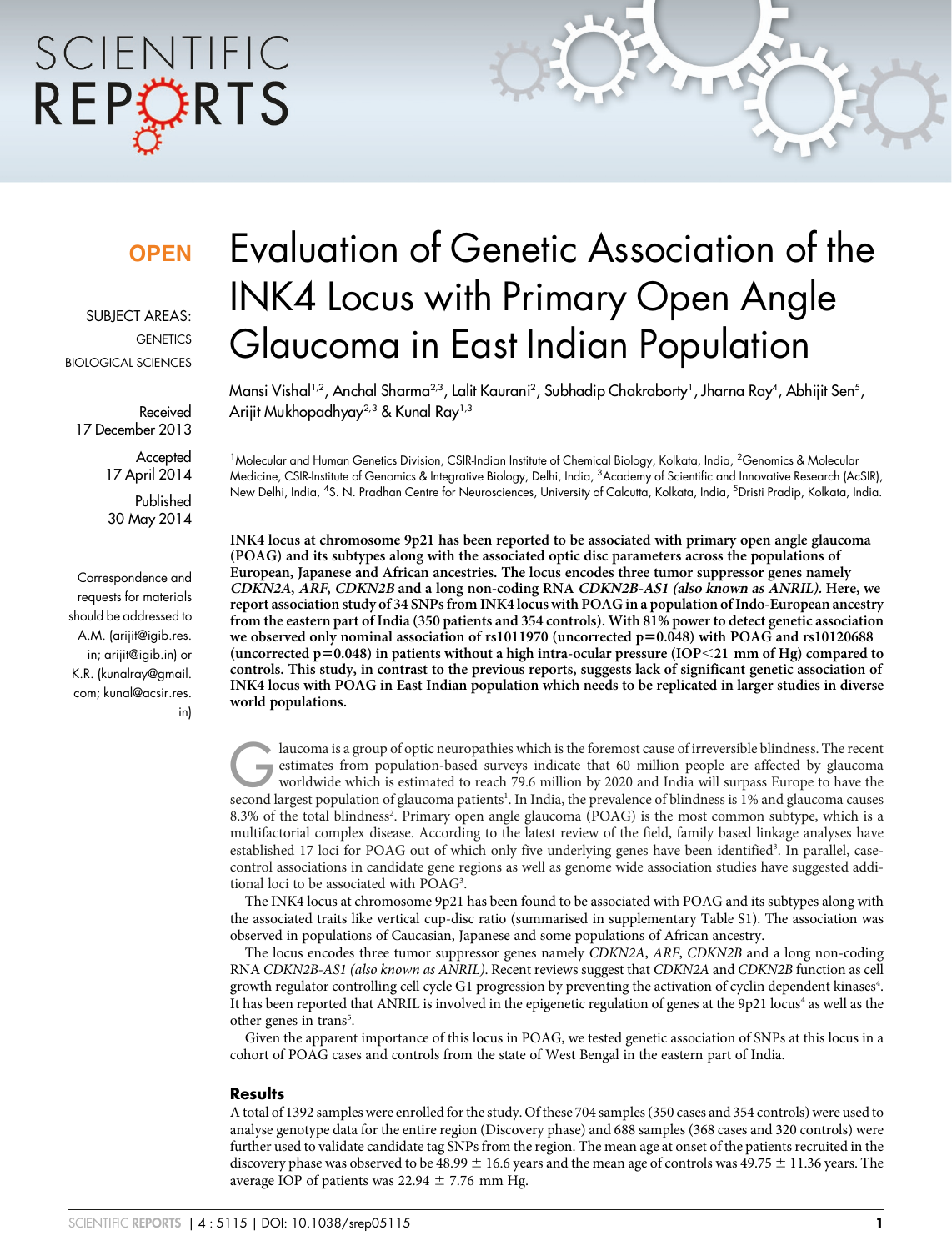9p21 locus SNPs do not show allelic association in Indian POAG patients. Chi-Square analysis did not reveal allelic association of any of the 34 SNPs with POAG as represented in regional association plot (Fig. 1) except the marginal association of rs1011970. The minor allele frequencies and respective p-values are given in Table 1. In addition, a marginal association of GG genotype  $[p=0.029, p=0.029]$ OR=2.1 (CI=1.01-4.4)] of  $rs1412832$  was observed as a risk towards POAG albeit with a low frequency (0.074 cases/0.036 controls). Our study had  $>80\%$  power to detect an allelic association for this region. The details of the power analysis along with comparison with other studies reporting positive association is summarized in Table 2. To further confirm the negative association of 9p21 locus in Indian POAG patients we selected three tag SNPs from this region and genotyped them in an independent cohort of 368 cases and 320 controls from the same population background. We did not observe any allelic association (Table 3). To rule out any possible error in the analysis we also analysed publically available GLAUGEN data for this locus which reported positive association and could reproduce association in 12 SNPs from this locus (data not shown).

Genotype association analysis with cup-disc ratio. Among the markers examined at this locus, rs1063192 has been shown to be associated with reduced cup-disc ratio in Caucasian and Japanese population backgrounds (supplementary Table S1). We tested association of cup-disc ratio with the alleles and genotypes of this SNP in 215 POAG cases by linear regression analysis but did not find any association (data not shown).

Selection of tag SNPs and haplotype association. Further, for haplotype analysis of this locus, 20 SNPs were chosen as tag SNPs on the basis of their pairwise  $r^2$  values in our dataset  $(r^2>0.8)$ (Supplementary Fig. 1). Thirteen haplotypes were generated among which only one showed significant frequency difference between cases and controls although the overall frequency of occurrence was low in both groups (0.005 cases/0.017 controls) (Supplementary Table S2).

Association analysis in HTG and Non-HTG subjects. Many studies have reported association of this locus with POAG patients who do not suffer from high IOP (Supplementary Table S1). In accordance to these studies, we divided our patients into two subgroups: (a) high tension glaucoma (HTG) cases having  $IOP > 21$  mm of Hg in at least one eye ( $n=232$ ), and (b) non-HTG cases with IOP $<$ 21 mm of Hg in both eyes  $(n=104)$  and compared the allele frequencies of SNPs separately against 354 controls. The average IOP estimate of HTG subgroup was  $25.63 \pm 7.79$  mm Hg and of non-HTG subgroup was  $16.98 \pm 2.71$  mm Hg. In non-HTG subgroup analysis, rs10120688 was observed to have a marginal association ( $p$ <0.048); but none were found to be associated with the HTG subgroup (Table 1).

#### **Discussion**

Our study suggests a negative association of the INK4 locus with POAG in Indian sub-continent. There are very marginal/weak associations of (a) rs1011970 with POAG, and (b) rs10120688 with non-HTG subgroup of the disease which will not sustain statistical correction for multiple testing. The association of rs10120688 with normal-tension glaucoma was found in the meta-analysis of GLAUGEN and NEIGHBOR study populations by Wiggs et al (Supplementary table S1) and also in African-Americans, however it did not pass multiple-testing correction<sup>6</sup>. Burdon et al also found association of this SNP with IOP (Supplementary table S1). The genetic association might be found positive if a larger study is undertaken with exclusively normal tension glaucoma patients.

It is worthwhile to mention here that the 9p21 locus has been demonstrated to have remarkable variability in its genetic association



Figure 1 | Regional association plot of INK4 locus in East Indian population. This plot shows association results of studied SNPs from 9p21 region with POAG in East Indian cohort. The circles represent the genotyped SNPs. The horizontal axis is the genomic context of the region studied (along with the genes). The left vertical axis represents negative logarithm of p-value and the right vertical axis is the recombination frequency of the region. Purple circle (marked by arrow) represents rs1011970 which has minimum p-value. Overall the data suggests minimal association (if any) of this locus with POAG.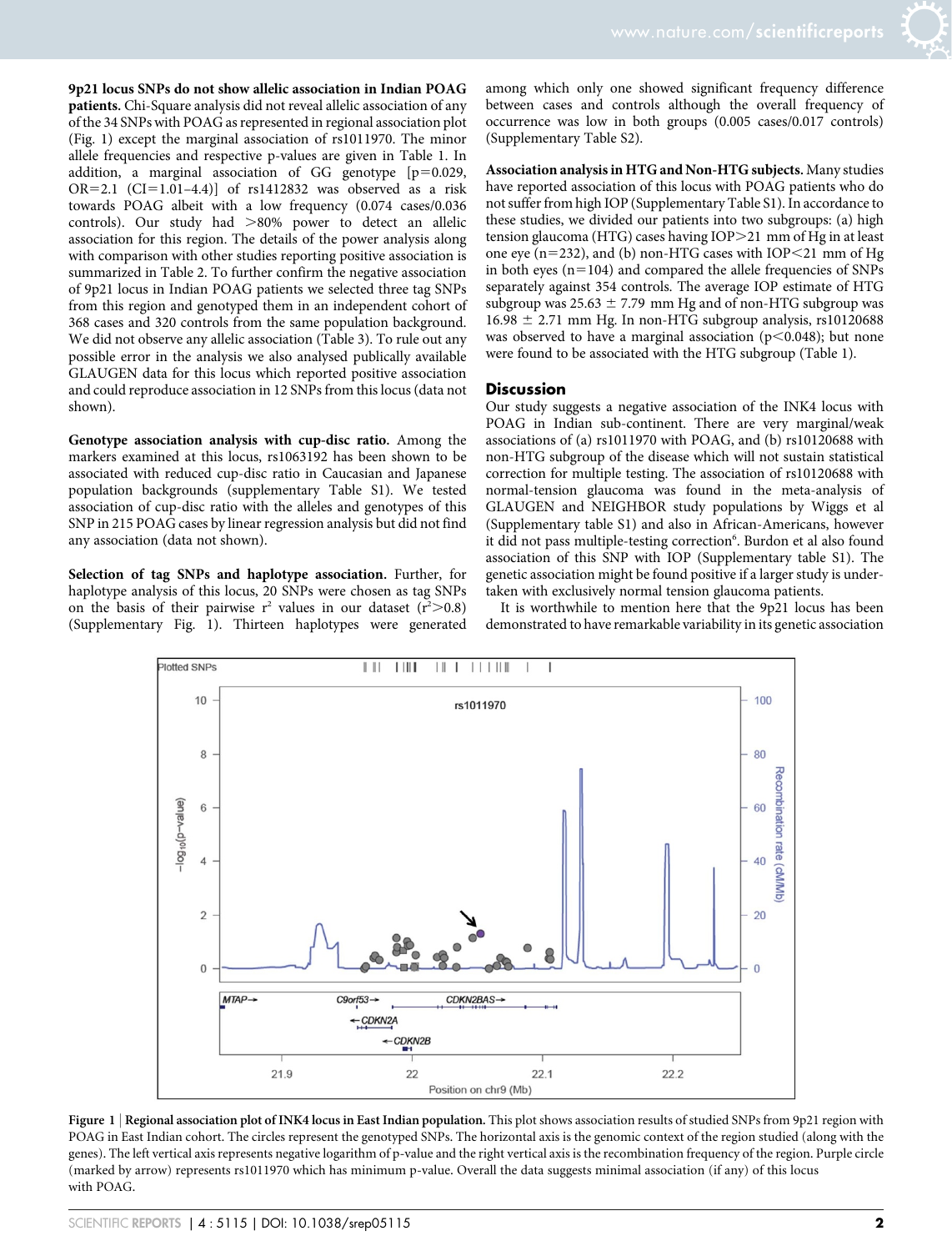#### Table 1 <sup>|</sup> Details of INK4 locus SNPs at 9p21 in East Indian cohort

| <b>SNP</b>  | Minor<br>allele | Controls<br>$(n=708)$ | POAG $(n=700)$ |         |                     | $HTG^{**}$ (n=464) |         |                     | Non-HTG** $(n=208)$ |         |                     |
|-------------|-----------------|-----------------------|----------------|---------|---------------------|--------------------|---------|---------------------|---------------------|---------|---------------------|
|             |                 | <b>MAF</b>            | <b>MAF</b>     | p-value | OR(95%CI)           | <b>MAF</b>         | p-value | OR(95%CI)           | MAF                 | p-value | OR(95%CI)           |
| rs2811708   | A               | 0.17                  | 0.17           | 0.96    | $0.99(0.75-1.31)$   | 0.16               | 0.90    | $0.98(0.72-1.34)$   | 0.16                | 0.93    | $0.98(0.65-1.48)$   |
| rs3731239   | G               | 0.23                  | 0.22           | 0.79    | $0.97(0.75-1.24)$   | 0.22               | 0.99    | $1(0.76 - 1.33)$    | 0.19                | 0.38    | $0.84(0.57-1.24)$   |
| rs2811709   | A               | 0.05                  | 0.04           | 0.38    | $0.79(0.47-1.33)$   | 0.034              | 0.31    | $0.73(0.4-1.34)$    | 0.028               | 0.26    | $0.61(0.25-1.47)$   |
| rs4074785   | A               | 0.17                  | 0.19           | 0.32    | $1.15(0.88-1.51)$   | 0.18               | 0.43    | 1.13(0.83-1.53)     | 0.19                | 0.45    | 1.17(0.78-1.74)     |
| rs3731217   | C               | 0.11                  | 0.13           | 0.46    | 1.13(0.82-1.55)     | 0.12               | 0.66    | 1.08(0.76-1.56)     | 0.13                | 0.33    | 1.25(0.8-1.98)      |
| rs3218020*  | A               | 0.37                  | 0.34           | 0.07    | 1.22(0.98-1.51)     | 0.41               | 0.11    | 1.21(0.95-1.54)     | 0.43                | 0.08    | 1.32(0.97-1.81)     |
| rs2811712   | G               | 0.15                  | 0.13           | 0.23    | $0.83(0.62-1.12)$   | 0.13               | 0.24    | $0.82(0.58-1.15)$   | 0.12                | 0.3     | $0.79(0.5-1.24)$    |
| rs3218018   | C               | 0.06                  | 0.04           | 0.16    | $0.7(0.43-1.15)$    | 0.038              | 0.14    | $0.66(0.37-1.16)$   | 0.033               | 0.17    | $0.57(0.25-1.28)$   |
| rs3217992   | A               | 0.39                  | 0.42           | 0.21    | 1.15(0.93-1.42)     | 0.42               | 0.28    | $1.14(0.9-1.45)$    | 0.44                | 0.16    | $1.25(0.91-1.71)$   |
| rs1063192*  | G               | 0.25                  | 0.24           | 0.9     | $0.98(0.77-1.26)$   | 0.24               | 0.94    | $1.01(0.77-1.33)$   | 0.22                | 0.56    | $0.9(0.62 - 1.29)$  |
| rs2069426   | A               | 0.06                  | 0.04           | 0.09    | $0.66(0.4-1.08)$    | 0.036              | 0.08    | $0.6(0.34-1.07)$    | 0.033               | 0.15    | $0.55(0.24-1.25)$   |
| rs3217980   | A               | 0.01                  | 0              | 0.13    | $0.38(0.1-1.43)$    | 0.004              | 0.20    | $0.38(0.08-1.79)$   | 0.004               | 0.4     | $0.42(0.05-3.4)$    |
| rs2069422   | C               | 0.06                  | 0.04           | 0.12    | $0.69(0.42-1.11)$   | 0.038              | 0.12    | $0.64(0.36-1.13)$   | 0.033               | 0.15    | $0.55(0.24-1.25)$   |
| rs573687*   | A               | 0.23                  | 0.23           | 0.86    | $1.02(0.8-1.31)$    | 0.23               | 0.79    | 1.04(0.79-1.37)     | 0.22                | 0.78    | $0.95(0.66 - 1.38)$ |
| rs13298881  | G               | 0.02                  | 0.02           | 0.83    | $1.08(0.53-2.2)$    | 0.02               | 0.97    | 1.02(0.45-2.29)     | 0.028               | 0.52    | 1.37(0.53-3.58)     |
| rs545226    | G               | 0.39                  | 0.42           | 0.31    | 1.12(0.9-1.38)      | 0.42               | 0.36    | 1.12(0.88-1.42)     | 0.43                | 0.25    | $1.2(0.88-1.64)$    |
| rs7049105*  | A               | 0.4                   | 0.37           | 0.35    | $0.9(0.73-1.12)$    | 0.37               | 0.41    | $0.9(0.71-1.15)$    | 0.35                | 0.28    | $0.84(0.61-1.16)$   |
| rs2157719*  | G               | 0.25                  | 0.24           | 0.76    | $0.96(0.75-1.23)$   | 0.24               | 0.84    | 0.97(0.74-1.28)     | 0.23                | 0.6     | $0.91(0.63-1.31)$   |
| rs1759417   | A               | 0.03                  | 0.02           | 0.28    | $0.67(0.32-1.4)$    | 0.017              | 0.35    | $0.67(0.29-1.56)$   | 0.019               | 0.6     | $0.75(0.25-2.23)$   |
| rs2151280*  | G               | 0.4                   | 0.38           | 0.39    | $0.91(0.73-1.13)$   | 0.37               | 0.48    | $0.92(0.72-1.17)$   | 0.35                | 0.25    | $0.83(0.6-1.14)$    |
| rs1412829*  | G               | 0.24                  | 0.23           | 0.85    | $0.98(0.76 - 1.25)$ | 0.23               | 0.93    | $0.99(0.75-1.3)$    | 0.22                | 0.63    | $0.91(0.63-1.32)$   |
| rs1333034   | G               | 0.06                  | 0.04           | 0.15    | $0.7(0.43-1.15)$    | 0.038              | 0.14    | $0.66(0.37-1.16)$   | 0.033               | 0.17    | $0.57(0.25-1.28)$   |
| rs10120688* | G               | 0.39                  | 0.35           | 0.07    | $0.82(0.66 - 1.02)$ | 0.35               | 0.20    | $0.85(0.67-1.09)$   | 0.31                | 0.048   | $0.72(0.52-1)$      |
| rs1011970   | A               | 0.27                  | 0.23           | 0.048   | $0.78(0.62-1)$      | 0.23               | 0.11    | $0.8(0.61-1.05)$    | 0.21                | 0.08    | $0.72(0.49-1.04)$   |
| rs4977756*  | G               | 0.24                  | 0.24           | 0.95    | $0.99(0.78-1.27)$   | 0.24               | 0.72    | $1.05(0.8-1.38)$    | 0.21                | 0.41    | $0.86(0.59-1.25)$   |
| rs7855162   | G               | 0.09                  | 0.09           | 0.76    | $0.94(0.65-1.36)$   | 0.086              | 0.81    | $0.95(0.63-1.44)$   | 0.086               | 0.86    | $0.95(0.55-1.65)$   |
| rs1412832*  | G               | 0.22                  | 0.24           | 0.38    | 1.12(0.87-1.43)     | 0.24               | 0.50    | $1.1(0.83-1.45)$    | 0.24                | 0.63    | 1.09(0.76-1.57)     |
| rs10116277* | C               | 0.38                  | 0.36           | 0.51    | $0.93(0.75-1.15)$   | 0.37               | 0.81    | $0.97(0.76-1.24)$   | 0.33                | 0.25    | $0.83(0.6-1.15)$    |
| rs1547705   | С               | 0.03                  | 0.03           | 0.56    | $0.83(0.45-1.54)$   | 0.028              | 0.66    | $0.86(0.43-1.71)$   | 0.028               | 0.79    | $0.88(0.36-2.2)$    |
| rs1333040   | G               | 0.36                  | 0.35           | 0.77    | $0.97(0.78-1.21)$   | 0.35               | 0.95    | 0.99(0.78-1.27)     | 0.33                | 0.5     | $0.89(0.64 - 1.24)$ |
| rs4977574   | A               | 0.48                  | 0.45           | 0.16    | $0.86(0.7-1.06)$    | 0.45               | 0.34    | $0.89(0.71-1.13)$   | 0.42                | 0.16    | $0.8(0.59-1.09)$    |
| rs10965235  | A               | 0.08                  | 0.07           | 0.41    | $0.85[0.58-1.25]$   | 0.073              | 0.48    | $0.85(0.55-1.32)$   | 0.067               | 0.42    | $0.78(0.43-1.43)$   |
| rs944797    | A               | 0.46                  | 0.43           | 0.23    | $0.88(0.71-1.09)$   | 0.44               | 0.47    | $0.92(0.72 - 1.16)$ | 0.41                | 0.2     | $0.82(0.6-1.12)$    |
| rs2383207*  | A               | 0.38                  | 0.36           | 0.44    | $0.92(0.74-1.14)$   | 0.36               | 0.73    | $0.96(0.75-1.22)$   | 0.34                | 0.4     | $0.87(0.63-1.2)$    |

\*SNPs which have been found to be associated with POAG in the previous studies,

\*\*HTG and Non-HTG cohorts are the subtypes of POAG cohort.

Note: p-values in bold represents marginal association of SNPs. Italicized rs-IDs represent 20 tag SNPs chosen for haplotype association test shown in supplementary Table S2; Control data is same for POAG, HTG and Non-HTG groups.

Abbreviations- n: Number of chromosomes, HTG: High Tension Glaucoma, Non-HTG: Non-High Tension Glaucoma, MAF: Minor allele frequency, OR: Odds ratio, CI: Confidence interval.

and potential role in POAG pathogenesis. For example, some GWA studies identified this locus to be significantly associated (Supplementary Table S1), while other studies carried on similar population did not support the association<sup>7</sup>. Further, a study on Afro-Caribbean ancestry claimed association of this locus<sup>8</sup> which is supported by similar observation made in African-Americans though with marginal association<sup>6</sup>. However, in the same study the association did not sustain when investigated in populations from Ghana, West Africa<sup>6</sup>. Similarly, a study in Brazilian population on one SNP (rs4977756) from this locus also reported lack of any association with POAG9 .

It is possible that the effect of this locus on the disease might be exerted by, yet unknown, genetic or environmental factor(s) that are

variable in different population groups and not being considered in any of the current studies undertaken to address POAG pathogenesis.

Recently, Janssen et al found that among the reported 65 POAG candidate genes, which includes 5 familial genes, 33 highly likely candidate genes and 27 less-likely candidate genes for POAG belong to only four functional molecular networks<sup>3</sup>. Genes at 9p21 locus are part of their molecular network '4' constructed by Ingenuity knowledge database, which consisted of 12 candidate POAG genes where main functionalities were ophthalmic disease, cell cycle, connective tissue development and function. It might be possible that in the populations where this locus has not been found to be associated, other molecular networks play major roles but it will require more

| <b>SNP</b> | Allele |           | Wiggs et al. 2012<br>(3146 cases, 3487 controls) |           | Fan B.J. et al 2011<br>(536 cases, 336 controls) | East Indian population<br>(350 cases, 354 controls) |                  |
|------------|--------|-----------|--------------------------------------------------|-----------|--------------------------------------------------|-----------------------------------------------------|------------------|
|            |        | POWER (%) | Allele frequency                                 | POWER (%) | Allele frequency                                 | POWER (%)                                           | Allele frequency |
| rs1063192  |        | 100       | 0.57                                             | 90.32     | 0.58                                             | 81.21                                               | 0.75             |